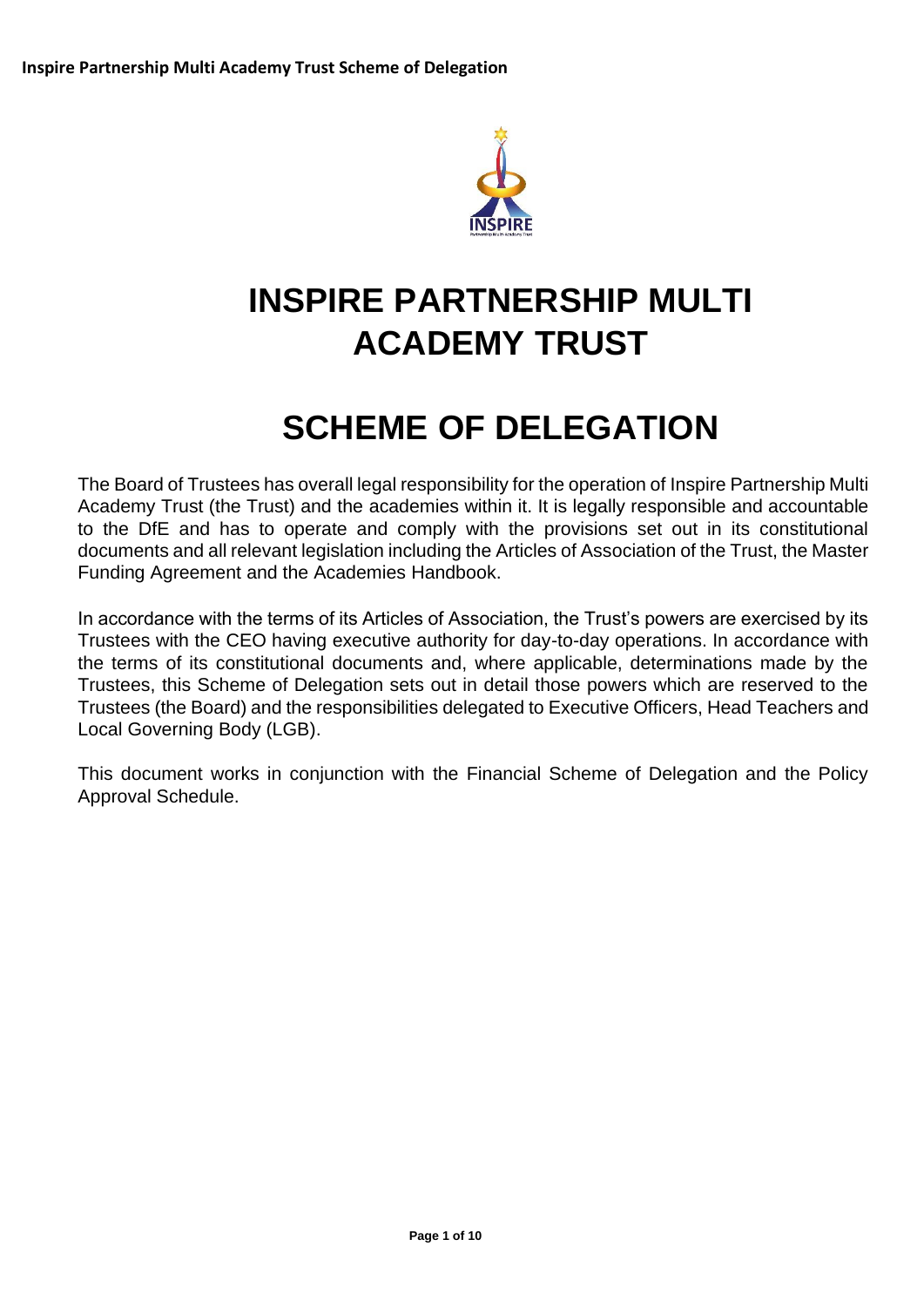| KEY:<br>A - Approve<br>D - Develop<br>I-Implement<br>M - Monitor | J - Joint Approval<br>R - Recommend<br>S-Strategic Monitoring                          | <b>MEMBERS</b> | <b>TRUST BOARD</b> | FIN, RESOURCES &<br>AUDIT COMIMITEE<br>(Inc Risk and Pay) | ఱ<br><b>CURRICULUM &amp;</b><br>STANDARDS | CEO/DCEO       | <b>CFO</b>     | <b>OFFICER</b><br>BOO, SBO,<br>ESTATES C | coo       | EGB       | <b>HEADTEACHERS</b> | CLERK          |
|------------------------------------------------------------------|----------------------------------------------------------------------------------------|----------------|--------------------|-----------------------------------------------------------|-------------------------------------------|----------------|----------------|------------------------------------------|-----------|-----------|---------------------|----------------|
| 1.                                                               | <b>STRATEGY</b>                                                                        |                |                    |                                                           |                                           |                |                |                                          |           |           |                     |                |
| 1.1                                                              | Growth Plan                                                                            |                | A <sub>S</sub>     |                                                           |                                           | <b>DRI</b>     | D I            |                                          | D I       |           |                     |                |
| 1.2                                                              | Trust Strategic Plan: agreeing key priorities and KPIs                                 |                | A <sub>S</sub>     |                                                           |                                           | <b>DRI</b>     | D I            |                                          | D I       |           |                     |                |
| 1.3                                                              | Admission of new schools to Trust                                                      |                | A <sub>S</sub>     |                                                           |                                           | <b>DRI</b>     | D <sub>1</sub> |                                          | <b>DI</b> |           |                     |                |
| 2.                                                               | <b>GOVERNANCE</b>                                                                      |                |                    |                                                           |                                           |                |                |                                          |           |           |                     |                |
| 2.1                                                              | Members: Appoint / Remove                                                              | A              |                    |                                                           |                                           |                |                |                                          |           |           |                     | $\mathbf{L}$   |
| 2.2                                                              | Trustees: Appoint / Remove (the majority of Trustees must be appointed by<br>Members)  | A              | RD                 |                                                           |                                           | D              | D              |                                          | D         |           |                     | $\mathbf{L}$   |
| 2.3                                                              | Board Committee Chairs: Appoint / Remove                                               |                | A                  | R                                                         | R.                                        |                |                |                                          |           |           |                     | $\mathbf{I}$   |
| 2.4                                                              | LGB Chairs: Appoint / Remove                                                           |                | J                  |                                                           |                                           | J              |                |                                          |           | ${\sf R}$ |                     | $\mathbf{L}$   |
| 2.5                                                              | Changes to Governance Structures and functions (Committees)                            |                | A                  |                                                           |                                           | R              |                |                                          |           |           |                     | $\mathbf{I}$   |
| 2.6                                                              | Changes to Scheme of Delegation: review / agree annually                               |                | Α                  |                                                           |                                           | $\mathsf{R}$   | D I            | п                                        | D I       |           |                     | D <sub>I</sub> |
| 2.7                                                              | Determine level of delegation to LGB of each academy: review / agree annually          |                | Α                  |                                                           |                                           | R              |                |                                          |           |           |                     | $\mathbf{I}$   |
| 2.8                                                              | Terms of reference for committees of the Board of Trustees: review / agree<br>annually |                | A                  | ш                                                         | H                                         | <b>DR</b>      | <b>DR</b>      |                                          | <b>DR</b> |           |                     | D              |
| 2.9                                                              | Approval of Constitution and Terms of Reference for LGBs.                              |                | Α                  |                                                           |                                           |                |                |                                          |           |           |                     | $\mathbf{L}$   |
| 2.10                                                             | Annual schedule of Board, Committee and LGB meetings                                   |                | A                  |                                                           |                                           | $\overline{1}$ | т              | R                                        |           | п         |                     | $\overline{D}$ |
| 2.11                                                             | Appoint and remove Clerks to Board and LGBs                                            |                | Α                  |                                                           |                                           | R <sub>1</sub> |                |                                          | п         |           |                     |                |
| 2.12                                                             | Maintenance of Register of Interests                                                   |                |                    |                                                           |                                           |                | S              |                                          |           |           |                     | D <sub>1</sub> |
| 2.13                                                             | Approval of Trust policies not referenced under other sections                         |                | Α                  |                                                           |                                           |                | DRI            |                                          | DRI       |           |                     |                |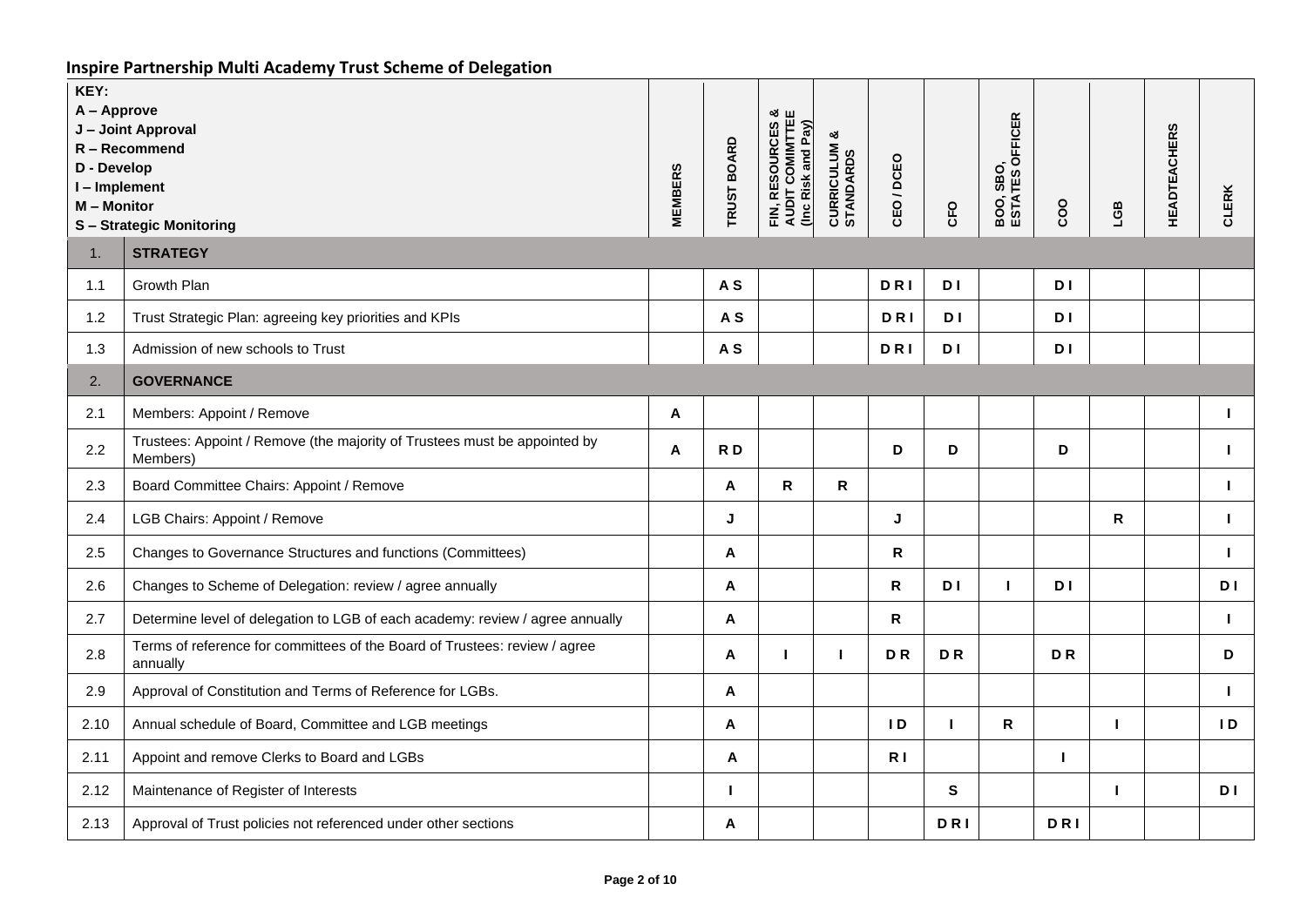| KEY:<br>A - Approve<br>J - Joint Approval<br>R - Recommend<br>D - Develop<br>I-Implement<br>M - Monitor<br><b>S-Strategic Monitoring</b> |                                                        | <b>MEMBERS</b> | <b>TRUST BOARD</b> | FIN, RESOURCES &<br>AUDIT COMIMTTEE<br>(Inc Risk and Pay) | ಳ<br><b>CURRICULUM &amp;</b><br>STANDARDS | CEO/DCEO     | CFO            | <b>BOO, SBO,<br/>ESTATES OFFICER</b> | coo        | EGB            | <b>HEADTEACHERS</b> | <b>CLERK</b> |
|------------------------------------------------------------------------------------------------------------------------------------------|--------------------------------------------------------|----------------|--------------------|-----------------------------------------------------------|-------------------------------------------|--------------|----------------|--------------------------------------|------------|----------------|---------------------|--------------|
| 2.                                                                                                                                       | <b>GOVERNANCE Cont'd</b>                               |                |                    |                                                           |                                           |              |                |                                      |            |                |                     |              |
| 2.14                                                                                                                                     | Format for Head teacher Report for LGB                 |                | A                  |                                                           |                                           | <b>DR</b>    |                |                                      |            |                | п                   |              |
| 2.15                                                                                                                                     | Trustee performance monitoring through periodic review | S              |                    |                                                           |                                           |              |                |                                      |            |                |                     |              |
| 2.16                                                                                                                                     | LGB performance monitoring through periodic review     |                | A                  |                                                           |                                           | $\mathsf{R}$ |                |                                      |            | $\blacksquare$ | $\mathsf{R}$        |              |
| 2.17                                                                                                                                     | <b>Complaints Policy</b>                               |                | Α                  |                                                           |                                           | R            |                |                                      | D I        |                |                     |              |
| 3.                                                                                                                                       | <b>STATUTORY REPORTING</b>                             |                |                    |                                                           |                                           |              |                |                                      |            |                |                     |              |
| 3.1                                                                                                                                      | <b>Trust Annual Accounts</b>                           | $\mathbf{s}$   | Α                  | $\mathsf{R}$                                              |                                           |              | н              |                                      |            |                |                     |              |
| 3.2                                                                                                                                      | Response to Auditors' Management Letter                |                | S                  | A                                                         |                                           |              |                |                                      |            |                |                     |              |
| 3.3                                                                                                                                      | Appointment/Removal of external auditors               | A              | $\mathsf{R}$       | S                                                         |                                           |              | R <sub>1</sub> |                                      |            |                |                     |              |
| 3.4                                                                                                                                      | <b>Budget Forecast Return</b>                          |                | J                  | $\mathsf R$                                               |                                           | <b>MJS</b>   | <b>DRI</b>     |                                      |            |                |                     |              |
| 3.5                                                                                                                                      | Other Accounting Returns DFE/EFSA                      |                |                    |                                                           |                                           | MA           | <b>DRI</b>     |                                      | <b>DRI</b> |                |                     |              |
| 3.6                                                                                                                                      | Pension EOYC                                           |                |                    |                                                           |                                           | $\mathbf M$  | <b>DRI</b>     |                                      |            |                |                     |              |
| 3.7                                                                                                                                      | Payroll Annual return (inc P11D)                       |                |                    |                                                           |                                           | M            | A              |                                      | <b>DRI</b> |                |                     |              |
| 3.8                                                                                                                                      | Corporation Tax                                        |                |                    |                                                           |                                           | M            | <b>DRI</b>     |                                      |            |                |                     |              |
| 4.                                                                                                                                       | SYSTEMS OF INTERNAL FINANCIAL CONTROL                  |                |                    |                                                           |                                           |              |                |                                      |            |                |                     |              |
| 4.1                                                                                                                                      | Internal financial control procedures                  |                |                    | Α                                                         |                                           | M            | <b>DRI</b>     |                                      |            |                |                     |              |
| 4.2                                                                                                                                      | Financial regulations and associated policies          |                |                    | A                                                         |                                           | $\mathbf M$  | <b>DRI</b>     |                                      |            |                |                     |              |
| 4.3                                                                                                                                      | Appointment of Internal Auditors and agree audit plan  |                |                    | A                                                         |                                           |              | R <sub>l</sub> |                                      |            |                |                     |              |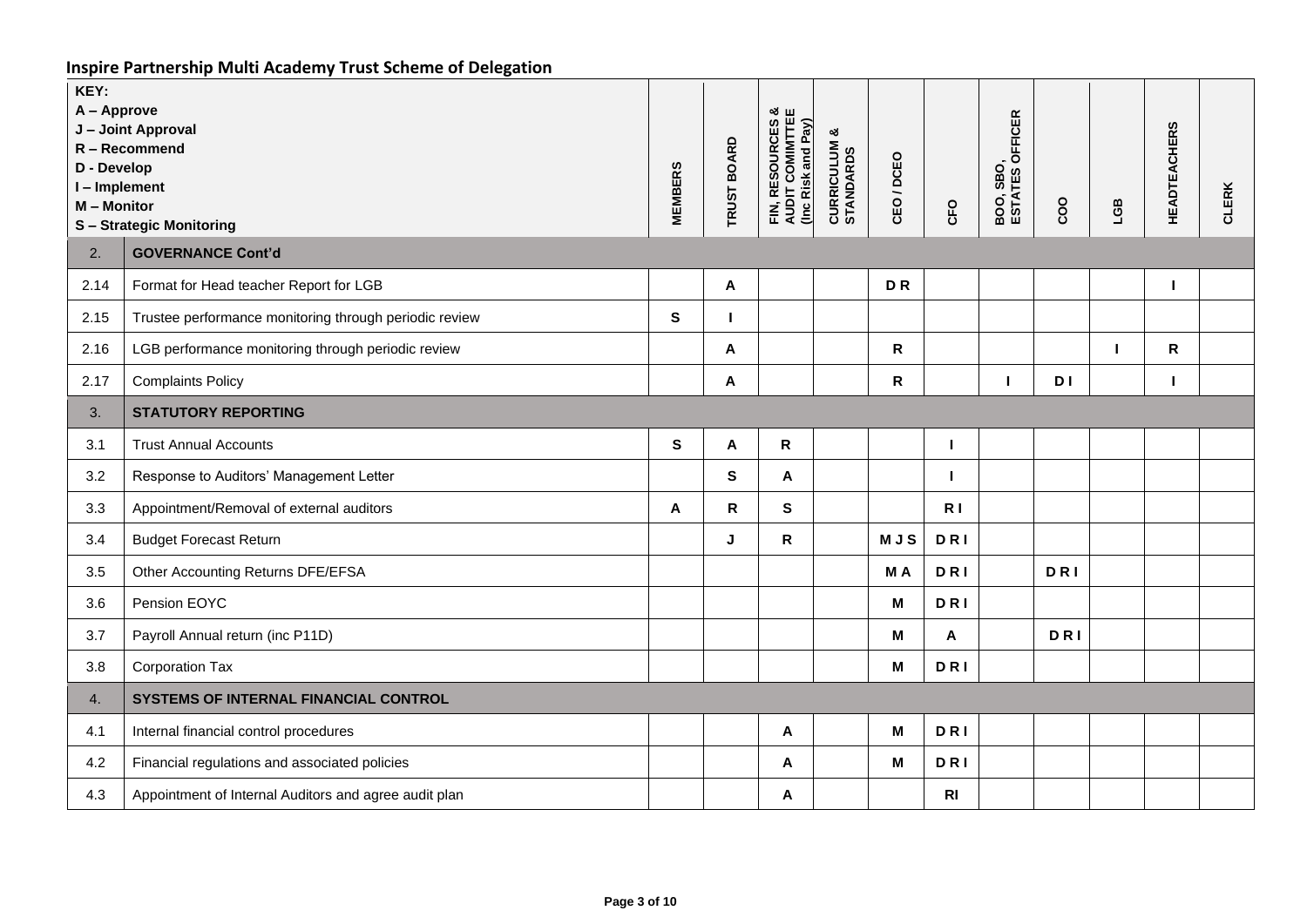| KEY:<br>A - Approve<br>D - Develop<br>I-Implement<br>M - Monitor | J - Joint Approval<br>R - Recommend<br><b>S-Strategic Monitoring</b>                               | <b>MEMBERS</b> | <b>TRUST BOARD</b> | FIN, RESOURCES &<br>AUDIT COMIMTTEE<br>(Inc Risk and Pay) | ఱ<br>CURRICULUM | /DCEO<br>CEO. | CFO            | <b>OFFICER</b><br><b>BOO, SBO,<br/>ESTATES</b> | coo        | EST | <b>HEADTEACHERS</b> | <b>CLERK</b> |
|------------------------------------------------------------------|----------------------------------------------------------------------------------------------------|----------------|--------------------|-----------------------------------------------------------|-----------------|---------------|----------------|------------------------------------------------|------------|-----|---------------------|--------------|
| 5.<br>5.1                                                        | <b>BUDGET AND MANAGEMENT REPORTING</b><br>Trust Budget - 3 Year Plan                               |                | A                  | R <sub>S</sub>                                            |                 | S             | <b>MDI</b>     |                                                |            |     |                     |              |
| 5.2                                                              | Academy Budget - 3 Year plan                                                                       |                |                    | A                                                         |                 | $\mathbf{s}$  | <b>MDR</b>     | D I                                            |            |     | <b>DI</b>           |              |
| 5.3                                                              | Monthly Management Accounts                                                                        |                |                    | S                                                         |                 | S             | D <sub>1</sub> | М                                              |            | М   |                     |              |
| 5.4                                                              | Central spend / Trust levy: review and agree                                                       |                | Α                  | R <sub>S</sub>                                            |                 | M             | DRI            |                                                | <b>DRI</b> |     |                     |              |
| 5.5                                                              | Effective use of benchmarking to ensure robustness / value for money at Trust<br>and academy level |                |                    | S                                                         |                 | M             | DRI            | п                                              |            | L.  |                     |              |
| 5.6                                                              | Budget virements over £10,000                                                                      |                |                    | S                                                         |                 | A             | DRI            |                                                | <b>DRI</b> |     |                     |              |
| 5.7                                                              | Budget virements under £10,000                                                                     |                |                    |                                                           |                 |               | J M            | <b>DRI</b>                                     | J          |     | Α                   |              |
| 6.                                                               | PURCHASING AND PROCUREMENT                                                                         |                |                    |                                                           |                 |               |                |                                                |            |     |                     |              |
| 6.1                                                              | Enter into contracts above £50,000                                                                 |                | A <sub>S</sub>     |                                                           |                 | M             | <b>DR</b>      |                                                | <b>DR</b>  |     |                     |              |
| 6.2                                                              | Enter into contracts above £25,000 to £50,000 (within Budget)                                      |                |                    | A <sub>S</sub>                                            |                 | M             | <b>DR</b>      | п                                              | <b>DR</b>  |     |                     |              |
| 6.3                                                              | Enter into contracts between £5,000 - £25,000 (within Budget)                                      |                |                    |                                                           |                 | A             | M              | <b>DRI</b>                                     | M          |     |                     |              |
| 6.4                                                              | Enter into contracts below £5,000 (within Budget)                                                  |                |                    |                                                           |                 |               | J              | <b>DRI</b>                                     | J          |     | M                   |              |
| 6.5                                                              | Develop, review and approve Trust wide procurement strategies and efficiency<br>savings programme  |                |                    | A <sub>S</sub>                                            |                 | м             | <b>DRI</b>     |                                                | <b>DRI</b> |     |                     |              |
| 6.6                                                              | Entering into leasing agreements above £25,000 (total value over life of lease)                    |                | S                  | A                                                         |                 | M             | <b>DRI</b>     |                                                | <b>DRI</b> |     |                     |              |
| 6.7                                                              | Entering into leasing agreements up to £25,000 (total value over life of lease)                    |                |                    | М                                                         |                 | A             | <b>DRI</b>     |                                                | <b>DRI</b> |     |                     |              |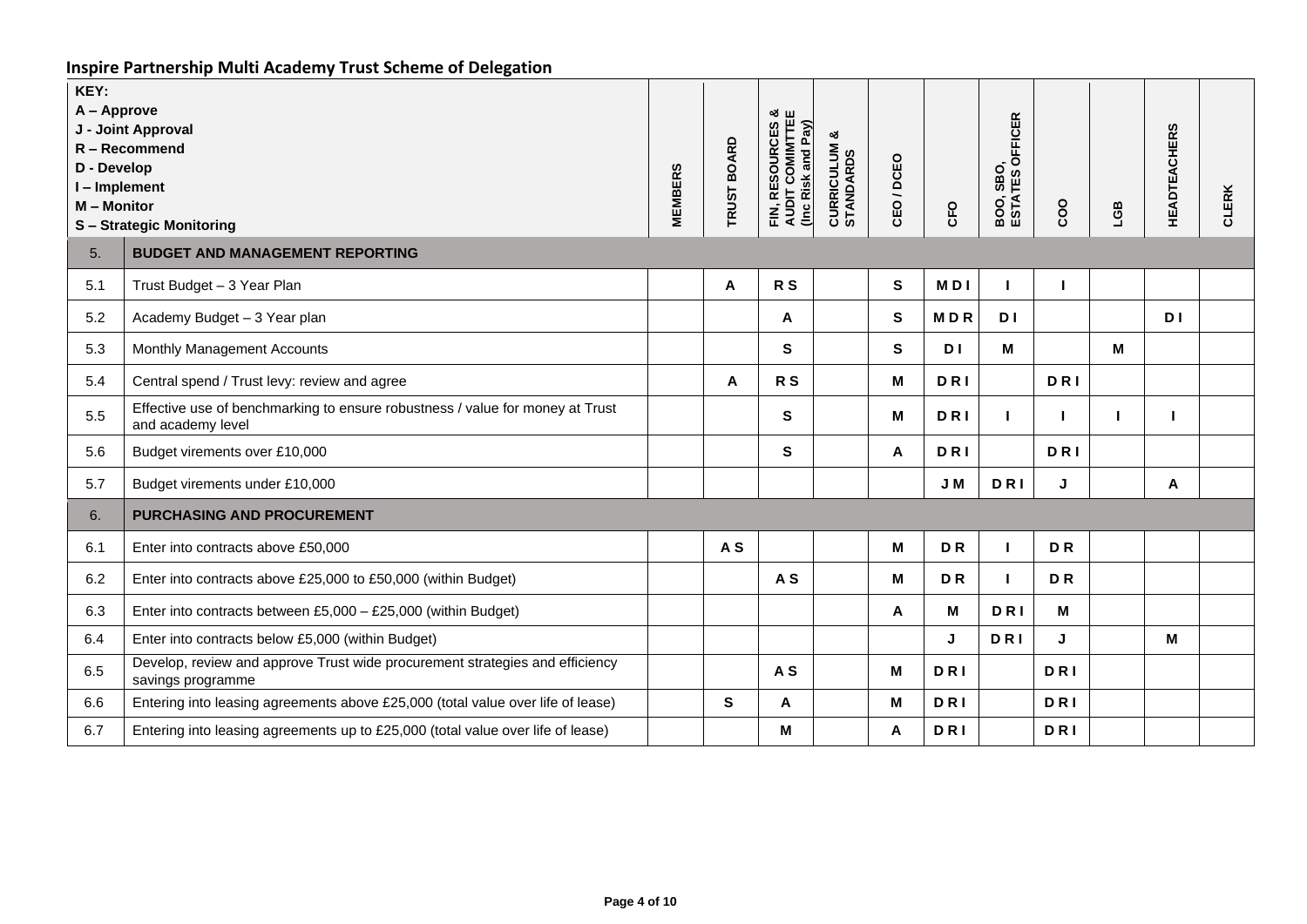| KEY:<br>A - Approve<br>D - Develop<br>I-Implement<br>M - Monitor | J - Joint Approval<br>R - Recommend<br><b>S-Strategic Monitoring</b>                                                            | <b>MEMBERS</b> | <b>TRUST BOARD</b> | FIN, RESOURCES &<br>AUDIT COMINITTEE<br>(Inc Risk and Pay) | య<br>CURRICULUM | CEO/DCEO | <b>CFO</b>     | <b>OFFICER</b><br>SBO <sub>.</sub><br><b>BOO, SBO,<br/>ESTATES</b> | coo | EGB | <b>HEADTEACHERS</b> | <b>CLERK</b> |
|------------------------------------------------------------------|---------------------------------------------------------------------------------------------------------------------------------|----------------|--------------------|------------------------------------------------------------|-----------------|----------|----------------|--------------------------------------------------------------------|-----|-----|---------------------|--------------|
| 7.                                                               | <b>BANKING AUTHORITY AND CASH MANAGEMENT</b>                                                                                    |                |                    |                                                            |                 |          |                |                                                                    |     |     |                     |              |
| 7.1                                                              | Investments above £85,000                                                                                                       |                | A                  | М                                                          |                 |          | R <sub>1</sub> |                                                                    |     |     |                     |              |
| 7.2                                                              | Investments below £85,000 (FSCS Limit)                                                                                          |                | S                  | A                                                          |                 |          | R <sub>1</sub> |                                                                    |     |     |                     |              |
| 7.3                                                              | Open new bank accounts                                                                                                          |                |                    | A M                                                        |                 |          | DRI            |                                                                    |     |     |                     |              |
| 7.4                                                              | New credit cards                                                                                                                |                |                    |                                                            |                 | J        | J M            | <b>DRI</b>                                                         |     |     |                     |              |
| 8.                                                               | <b>TRANSACTION PROCESSING</b>                                                                                                   |                |                    |                                                            |                 |          |                |                                                                    |     |     |                     |              |
| 8.1                                                              | Purchasing - approve a Purchase Order or Non-Order Invoice above £25,000<br>(Trustee approval delegated to Chair or Vice Chair) |                |                    | Α                                                          |                 |          | RIM            |                                                                    |     |     |                     | м            |
| 8.2                                                              | Purchasing - approve a Purchase Order or Non-Order Invoice £10,000 to £25,000                                                   |                |                    |                                                            |                 | A        | M              | R <sub>1</sub>                                                     |     |     |                     |              |
| 8.3                                                              | Purchasing - approve a Purchase Order or Non-Order Invoice above £1,000 but<br>below £10,000                                    |                |                    |                                                            |                 |          | М              | <b>DRI</b>                                                         |     |     | A                   |              |
| 8.4                                                              | Purchasing - approve a Purchase Order or Non-Order Invoice up to £1,000                                                         |                |                    |                                                            |                 |          | M              | DRIA                                                               |     |     |                     |              |
| 8.5                                                              | BACS - approve BACS runs                                                                                                        |                |                    |                                                            |                 |          | J              | J                                                                  |     |     |                     |              |
| 8.6                                                              | Approve Trustee and CEO expenses (except own)                                                                                   |                | Α                  |                                                            |                 |          | п              |                                                                    |     |     |                     |              |
| 8.7                                                              | Approve Headteacher / Central Team Expenses                                                                                     |                |                    |                                                            |                 | A        | $\mathbf{I}$   |                                                                    |     |     |                     |              |
| 8.8                                                              | Write-off bad debts under £1,000                                                                                                |                |                    |                                                            |                 | A        | R <sub>1</sub> |                                                                    |     |     |                     |              |
| 8.9                                                              | Write-off bad debts over £1,000                                                                                                 |                |                    | A                                                          |                 |          | R <sub>1</sub> |                                                                    |     |     |                     |              |
| 9.                                                               | <b>FIXED ASSETS</b>                                                                                                             |                |                    |                                                            |                 |          |                |                                                                    |     |     |                     |              |
| 9.1                                                              | Asset Register - completion of accurate register for each setting                                                               |                |                    |                                                            |                 |          | $\mathbf{I}$   | M                                                                  |     |     |                     |              |
| 9.2                                                              | Disposal of assets with a net book value of up to £1,000 (at any year in 1 setting)                                             |                |                    |                                                            |                 | A        | R <sub>1</sub> |                                                                    |     |     |                     |              |
| 9.3                                                              | Disposal of assets with a net book value of £1,000 or over                                                                      |                |                    | A                                                          |                 |          | R <sub>1</sub> |                                                                    |     |     |                     |              |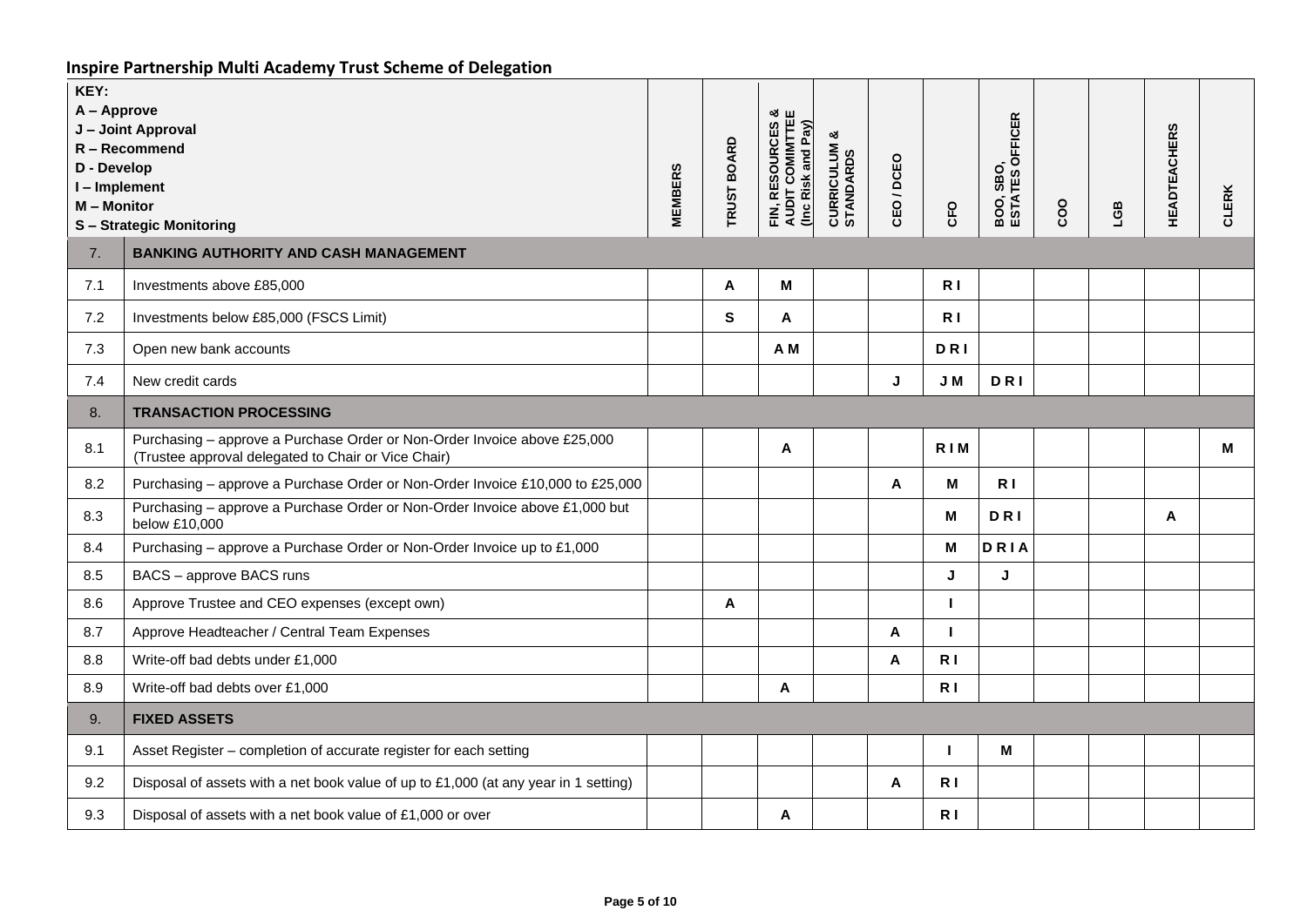| KEY:<br>A - Approve<br>J - Joint Approval<br>R - Recommend<br>D - Develop<br>I-Implement<br>M - Monitor<br><b>S-Strategic Monitoring</b> |                                                                                               | <b>MEMBERS</b> | <b>TRUST BOARD</b> | <b>FIN, RESOURCES &amp;<br/>AUDIT COMIMTTEE</b><br>(Inc Risk and Pay) | ఱ<br><b>CURRICULUM &amp;</b><br>STANDARDS | CEO/DCEO       | <b>CFO</b> | <b>OFFICER</b><br>요<br>SBO,<br><b>BOO, SBO<br/>ESTATES</b> | coo            | LGB | <b>HEADTEACHERS</b> | <b>CLERK</b> |
|------------------------------------------------------------------------------------------------------------------------------------------|-----------------------------------------------------------------------------------------------|----------------|--------------------|-----------------------------------------------------------------------|-------------------------------------------|----------------|------------|------------------------------------------------------------|----------------|-----|---------------------|--------------|
| 10.                                                                                                                                      | <b>STAFF AND PAY</b>                                                                          |                |                    |                                                                       |                                           |                |            |                                                            |                |     |                     |              |
| 10.1                                                                                                                                     | Approval of new or replacement Headteacher, Deputy and Assistant Headteacher<br>posts         |                | J                  |                                                                       |                                           | J              |            |                                                            | D <sub>I</sub> | R   |                     |              |
| 10.2                                                                                                                                     | Approval of new academy staffing structure                                                    |                |                    |                                                                       |                                           | A              |            |                                                            | <b>DRI</b>     |     | R <sub>1</sub>      |              |
| 10.3                                                                                                                                     | Approval of new central team staffing structure                                               |                | A                  |                                                                       |                                           | R <sub>1</sub> | D          |                                                            | D I            |     |                     |              |
| 10.4                                                                                                                                     | CEO: Appoint/ Dismiss                                                                         |                | DRIA               |                                                                       |                                           |                |            |                                                            |                |     |                     |              |
| 10.5                                                                                                                                     | Deputy CEO, COO and CFO: Appoint / Dismiss                                                    |                | A                  |                                                                       |                                           | DRI            |            |                                                            |                |     |                     |              |
| 10.6                                                                                                                                     | Undertake the recruitment process and appoint other Central Team roles                        |                |                    |                                                                       |                                           | A              | <b>DRI</b> |                                                            | <b>DRI</b>     |     |                     |              |
| 10.7                                                                                                                                     | Undertake the recruitment process and appoint other academy teaching and<br>support roles     |                |                    |                                                                       |                                           |                |            | <b>DRI</b>                                                 |                |     | A                   |              |
| 10.8                                                                                                                                     | Termination of employment: no severance above contractual entitlement                         |                |                    |                                                                       |                                           | A              |            |                                                            | <b>DRI</b>     |     | R                   |              |
| 10.9                                                                                                                                     | Termination of employment: severance above contractual entitlement or<br>settlement agreement |                | A                  |                                                                       |                                           | R              |            |                                                            | <b>DRI</b>     |     |                     |              |
| 10.10                                                                                                                                    | New job descriptions and job evaluations                                                      |                |                    |                                                                       |                                           |                |            |                                                            | <b>DRI</b>     |     |                     |              |
| 10.11                                                                                                                                    | Restructures, redundancies processes                                                          |                |                    | A                                                                     |                                           | $\mathbf R$    | <b>DRI</b> |                                                            | <b>DRI</b>     |     |                     |              |
| 10.12                                                                                                                                    | Suspension/return of Head teachers                                                            |                |                    |                                                                       |                                           | I A            |            |                                                            | DRI            |     |                     |              |
| 10.13                                                                                                                                    | Suspensions/return of school teaching and support staff                                       |                |                    |                                                                       |                                           |                |            |                                                            | <b>DRI</b>     |     | A <sub>l</sub>      |              |
| 10.14                                                                                                                                    | Undertake an investigation relating to the Headteacher under a HR policy                      |                |                    |                                                                       |                                           | Α              |            |                                                            | <b>DRI</b>     |     |                     |              |
| 10.15                                                                                                                                    | Undertake an investigation relating to a school-based employee under a HR Policy              |                |                    |                                                                       |                                           |                |            | <b>DR</b>                                                  | J              |     | J <sub>1</sub>      |              |
| 10.16                                                                                                                                    | Take formal action relating to a Headteacher under a HR policy                                |                | A                  |                                                                       |                                           | R              |            |                                                            | DRI            |     |                     |              |
| 10.17                                                                                                                                    | Take formal action relating to a school-based employee under a HR policy                      |                |                    |                                                                       |                                           |                |            |                                                            | <b>DRI</b>     |     | A                   |              |
| 10.18                                                                                                                                    | Take part in formal HR Hearings / Appeals                                                     |                | п                  |                                                                       |                                           | п              |            |                                                            | <b>DR</b>      |     | т                   |              |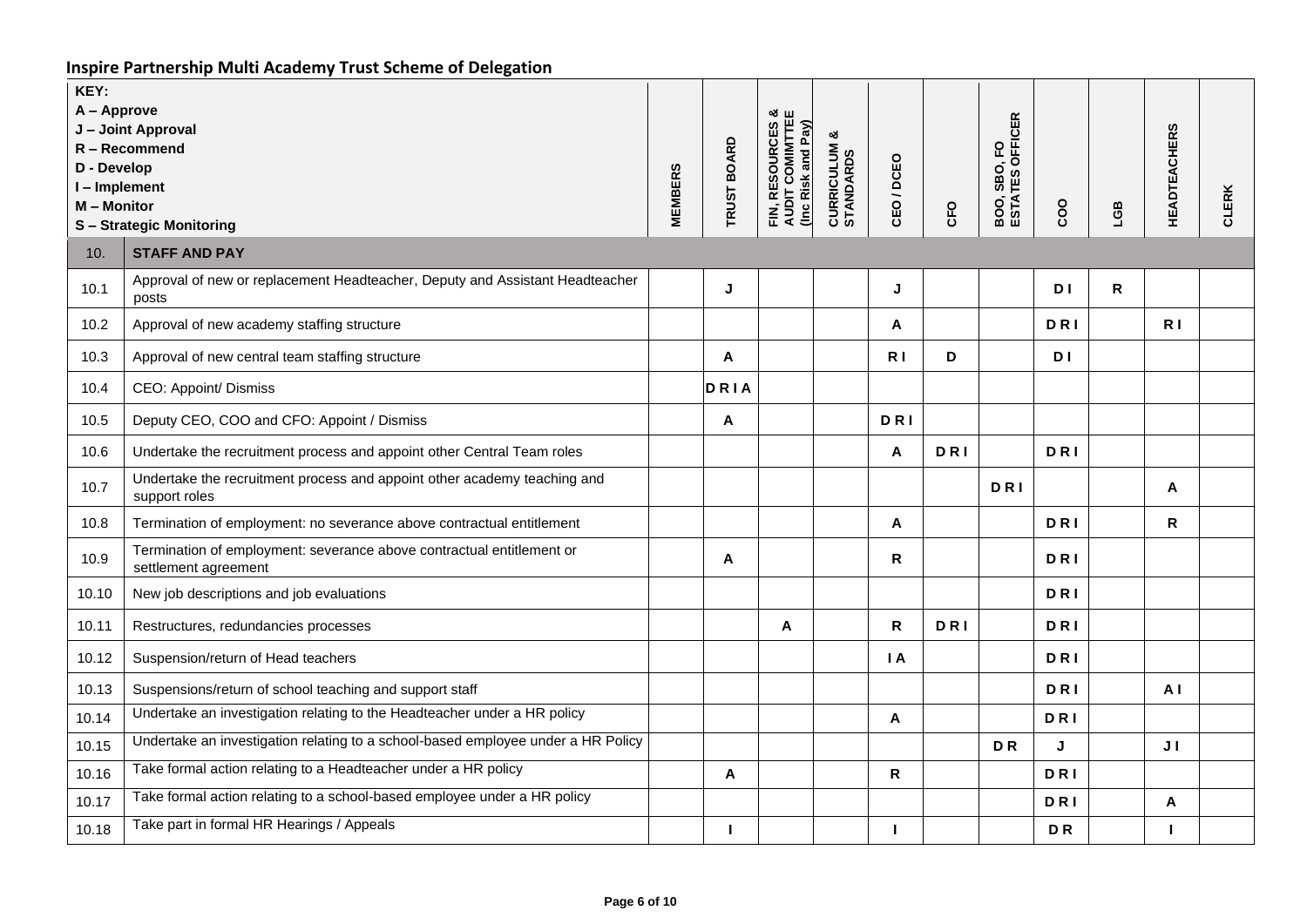| KEY:<br>A - Approve<br>R-Recommend<br>D - Develop<br>I-Implement<br>M - Monitor<br><b>S-Strategic Monitoring</b> |                                                                                             | <b>MEMBERS</b> | <b>TRUST BOARD</b> | <b>FIN, RESOURCES &amp;<br/>AUDIT COMIMTTEE</b><br>(Inc Risk and Pay) | ಯ<br><b>CURRICULUM &amp;</b><br>STANDARDS | CEO/DCEO     | <b>CFO</b> | <b>BOO, SBO, FO<br/>ESTATES OFFICER</b> | coo            | LGB | <b>HEADTEACHERS</b> | CLERK |
|------------------------------------------------------------------------------------------------------------------|---------------------------------------------------------------------------------------------|----------------|--------------------|-----------------------------------------------------------------------|-------------------------------------------|--------------|------------|-----------------------------------------|----------------|-----|---------------------|-------|
| 10.                                                                                                              | <b>STAFF AND PAY Cont'd</b>                                                                 |                |                    |                                                                       |                                           |              |            |                                         |                |     |                     |       |
| 10.19                                                                                                            | Inflationary pay increases                                                                  |                |                    | A                                                                     |                                           |              | DRI        |                                         |                |     |                     |       |
| 10.20                                                                                                            | Undertake CEO performance review process and implement pay progression                      |                |                    | <b>AIM</b>                                                            |                                           |              |            |                                         | IR             |     |                     |       |
| 10.21                                                                                                            | Change to Central Team Leader Pay Range                                                     |                |                    | A                                                                     |                                           | $\mathsf R$  |            |                                         |                |     |                     |       |
| 10.22                                                                                                            | Central Team Pay Progression within Pay Range                                               |                |                    |                                                                       |                                           | Α            | R          |                                         | DRI            |     |                     |       |
| 10.23                                                                                                            | Undertake Headteacher performance review process                                            |                |                    | S                                                                     |                                           | A I          |            |                                         |                |     |                     |       |
| 10.24                                                                                                            | Headteacher pay progression within ISR                                                      |                |                    | A                                                                     |                                           | R            |            |                                         |                |     |                     |       |
| 10.25                                                                                                            | Change to Headteachers ISR                                                                  |                |                    | A                                                                     |                                           | $\mathsf R$  |            |                                         | D <sub>1</sub> |     |                     |       |
| 10.26                                                                                                            | Undertake School leadership members' performance review process (other than<br>Headteacher) |                |                    |                                                                       |                                           | ${\bf S}$    |            |                                         |                | М   | AI                  |       |
| 10.27                                                                                                            | School Leadership members pay progression/change of ISR (other than<br>Headteacher)         |                |                    | A                                                                     |                                           | <b>DRM</b>   |            |                                         |                |     |                     |       |
| 10.28                                                                                                            | Teachers' and support staff performance review process and pay progression                  |                |                    |                                                                       |                                           | MR           |            | I.                                      |                | A   | $\mathsf{R}$        |       |
| 10.29                                                                                                            | Development of Trust and Academy succession plans                                           |                | A <sub>S</sub>     |                                                                       |                                           | <b>DRI</b>   | <b>DRI</b> |                                         | <b>DRI</b>     |     |                     |       |
| 11.                                                                                                              | PERFORMANCE AND CURRICULUM                                                                  |                |                    |                                                                       |                                           |              |            |                                         |                |     |                     |       |
| 11.1                                                                                                             | Academy SEF / Development Plan                                                              |                |                    |                                                                       |                                           | A M          |            |                                         |                | D   | <b>DRI</b>          |       |
| 11.2                                                                                                             | Review progress against Academy Development Plan                                            |                |                    |                                                                       |                                           | S            |            |                                         |                | Μ   |                     |       |
| 11.3                                                                                                             | Curriculum Intent                                                                           |                |                    |                                                                       | A                                         | $\mathsf{R}$ |            |                                         |                |     | D <sub>1</sub>      |       |
| 11.4                                                                                                             | Academy KPIs                                                                                |                |                    |                                                                       | A <sub>S</sub>                            | ${\sf R}$    |            |                                         |                |     | D I                 |       |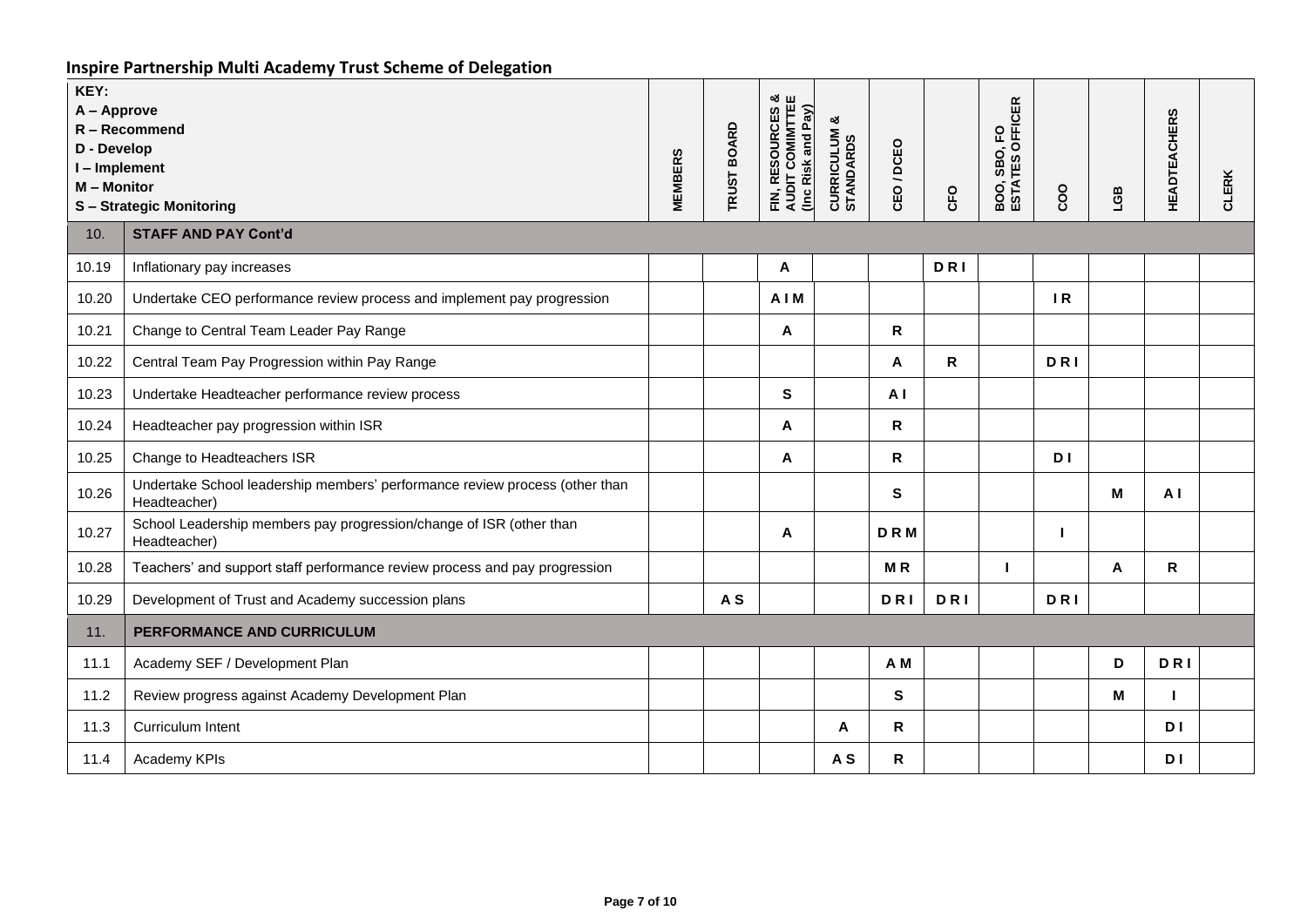| KEY:<br>A - Approve<br>R - Recommend<br>D - Develop<br>I-Implement<br>M - Monitor<br><b>S-Strategic Monitoring</b> |                                                                    | <b>MEMBERS</b> | <b>TRUST BOARD</b> | <b>FIN, RESOURCES &amp;<br/>AUDIT COMIMTTEE</b><br>(Inc Risk and Pay) | ೲ<br><b>CURRICULUM</b><br>STANDARDS | CEO / DCEO   | CFO            | <b>BOO, SBO, FO<br/>ESTATES OFFICER</b> | coo        | LGB          | <b>HEADTEACHERS</b> | <b>CLERK</b> |
|--------------------------------------------------------------------------------------------------------------------|--------------------------------------------------------------------|----------------|--------------------|-----------------------------------------------------------------------|-------------------------------------|--------------|----------------|-----------------------------------------|------------|--------------|---------------------|--------------|
| 12.                                                                                                                | <b>ADMISSIONS</b>                                                  |                |                    |                                                                       |                                     |              |                |                                         |            |              |                     |              |
| 12.1                                                                                                               | Agree Admissions arrangements in consultation with LGBs            |                | A <sub>S</sub>     |                                                                       |                                     | $\mathsf{R}$ |                |                                         |            | M            | D I                 |              |
| 12.2                                                                                                               | Publish admissions arrangements/policies                           |                |                    |                                                                       |                                     | M            |                |                                         |            |              |                     |              |
| 12.3                                                                                                               | Admittance over PAN/refusal of place                               |                | J                  |                                                                       |                                     | M            |                |                                         |            | R            | J                   |              |
| 13.                                                                                                                | <b>PUPIL BEHAVIOUR</b>                                             |                |                    |                                                                       |                                     |              |                |                                         |            |              |                     |              |
| 13.1                                                                                                               | Fixed term Exclusion                                               |                |                    |                                                                       |                                     | M            |                |                                         |            | S            | A <sub>1</sub>      |              |
| 13.2                                                                                                               | <b>Permanent Exclusions</b>                                        |                |                    |                                                                       |                                     | J M          |                |                                         |            | S            | J <sub>1</sub>      |              |
| 13.3                                                                                                               | Appointment of panel to hear appeals against a permanent exclusion |                |                    |                                                                       |                                     | M            |                |                                         |            | $\mathbf{I}$ | $\mathbf{I}$        |              |
| 14.                                                                                                                | <b>SCHOOL ORGANISATION</b>                                         |                |                    |                                                                       |                                     |              |                |                                         |            |              |                     |              |
| 14.1                                                                                                               | Approval of changes to academy times of day                        |                |                    |                                                                       |                                     | A M          |                |                                         |            | M            | R <sub>1</sub>      |              |
| 14.2                                                                                                               | Term Dates / INSET Dates                                           |                |                    |                                                                       |                                     | A M          |                |                                         |            | М            | R <sub>1</sub>      |              |
| 15.                                                                                                                | RISK, HEALTH AND SAFETY                                            |                |                    |                                                                       |                                     |              |                |                                         |            |              |                     |              |
| 15.1                                                                                                               | Health & Safety Policy                                             |                | A                  |                                                                       |                                     | M            |                |                                         | <b>DRI</b> |              |                     |              |
| 15.2                                                                                                               | Risk Management Strategy / Processes                               |                |                    | A                                                                     |                                     | M            | <b>DRI</b>     |                                         | <b>DRI</b> |              |                     |              |
| 15.3                                                                                                               | Report on Risks to Board                                           |                |                    | S                                                                     |                                     | M            | D <sub>R</sub> |                                         | <b>DR</b>  |              |                     |              |
| 15.4                                                                                                               | Academy Business Continuity Plan                                   |                |                    |                                                                       |                                     | Α            |                | <b>DRI</b>                              | M          | M            | <b>DRI</b>          |              |
| 15.5                                                                                                               | <b>Trust Business Continuity Plan</b>                              |                | A <sub>S</sub>     |                                                                       |                                     | $\mathsf{R}$ | D I            |                                         | <b>DRI</b> |              |                     |              |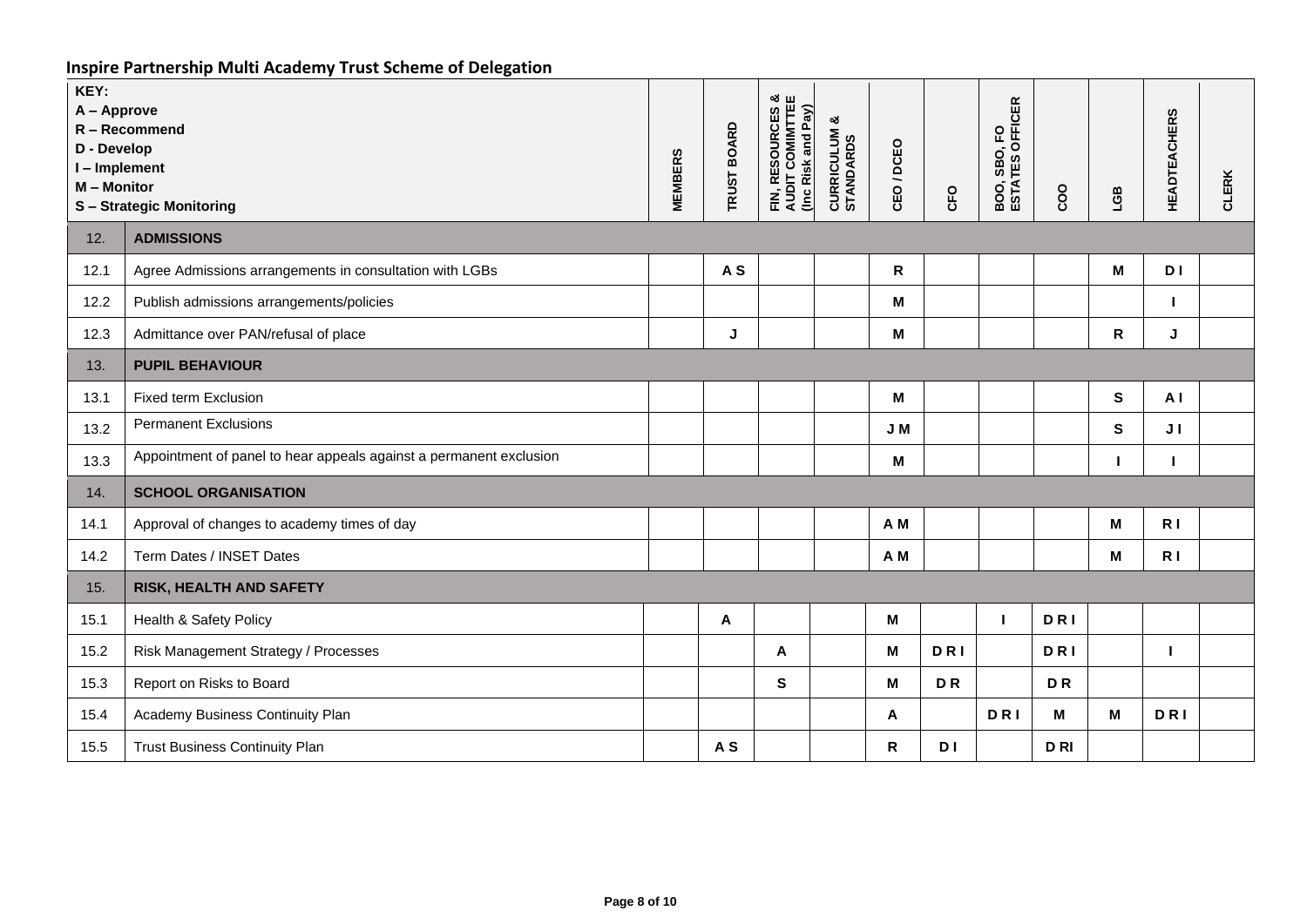| KEY:<br>A - Approve<br>R - Recommend<br>D - Develop<br>I-Implement<br>M - Monitor<br><b>S-Strategic Monitoring</b> |                                                                            | <b>MEMBERS</b> | <b>TRUST BOARD</b> | <b>RESOURCES &amp;<br/>DIT COMIMITEE</b><br>and Pay)<br>Risk<br>FIN, RE:<br>AUDIT (<br>$l$ | ఱ<br><b>CURRICULUM &amp;</b><br>STANDARDS | CEO/DCEO       | CFO | <b>BOO, SBO, FO<br/>ESTATES OFFICER</b> | coo        | <b>EST</b> | <b>HEADTEACHERS</b> | <b>CLERK</b> |
|--------------------------------------------------------------------------------------------------------------------|----------------------------------------------------------------------------|----------------|--------------------|--------------------------------------------------------------------------------------------|-------------------------------------------|----------------|-----|-----------------------------------------|------------|------------|---------------------|--------------|
| 16.                                                                                                                | <b>PREMISES AND INSURANCE</b>                                              |                |                    |                                                                                            |                                           |                |     |                                         |            |            |                     |              |
| 16.1                                                                                                               | Statutory compliance testing                                               |                |                    | S                                                                                          |                                           |                |     | <b>DRI</b>                              | M          |            |                     |              |
| 16.2                                                                                                               | Fire risk assessment and Asbestos risk assessment                          |                |                    | $\mathbf{s}$                                                                               |                                           |                |     | <b>DRI</b>                              | M          |            |                     |              |
| 16.3                                                                                                               | Action plans in relation to safety of sites including buildings conditions |                |                    | S                                                                                          |                                           |                |     | <b>DRI</b>                              | M          |            |                     |              |
| 16.4                                                                                                               | <b>Trust Premises &amp; Capital Strategies</b>                             |                | A                  |                                                                                            |                                           | М              | DRI |                                         | <b>DRI</b> |            |                     |              |
| 16.5                                                                                                               | Source Trust insurance including RPA, minibus and staff absence            |                |                    |                                                                                            |                                           |                |     |                                         |            |            |                     |              |
| 16.6                                                                                                               | <b>Insurance Claims</b>                                                    |                |                    | M                                                                                          |                                           |                |     |                                         |            |            |                     |              |
| 16.7                                                                                                               | H & S Incidents                                                            |                |                    | S                                                                                          |                                           |                |     | R I                                     | M          |            | R <sub>1</sub>      |              |
| 17.                                                                                                                | <b>SAFEGUARDING</b>                                                        |                |                    |                                                                                            |                                           |                |     |                                         |            |            |                     |              |
| 17.1                                                                                                               | Safeguarding audits                                                        |                |                    |                                                                                            | $\mathbf{s}$                              | DR             |     |                                         |            | М          |                     |              |
| 17.2                                                                                                               | Implementation of actions from Safeguarding audits                         |                |                    |                                                                                            | $\mathbf{s}$                              | M              |     |                                         |            | M          |                     |              |
| 17.3                                                                                                               | Safeguarding training for all staff                                        |                |                    |                                                                                            |                                           | S <sub>1</sub> |     | M                                       |            | м          |                     |              |
| 17.4                                                                                                               | Trustee Safeguarding training                                              |                | $\mathbf{s}$       |                                                                                            |                                           | M I            |     | M                                       |            |            |                     | ı            |
| 17.5                                                                                                               | Governor Safeguarding training                                             |                |                    |                                                                                            | S                                         | M I            |     | M                                       |            |            | M I                 | L            |
| 17.6                                                                                                               | Reporting of Safeguarding/CP concerns                                      |                | $\mathbf{s}$       |                                                                                            |                                           | М              |     |                                         |            | M          | RIM                 |              |
| 17.7                                                                                                               | <b>LADO Referrals</b>                                                      |                | S                  |                                                                                            |                                           | М              |     |                                         |            | Μ          | RIM                 |              |